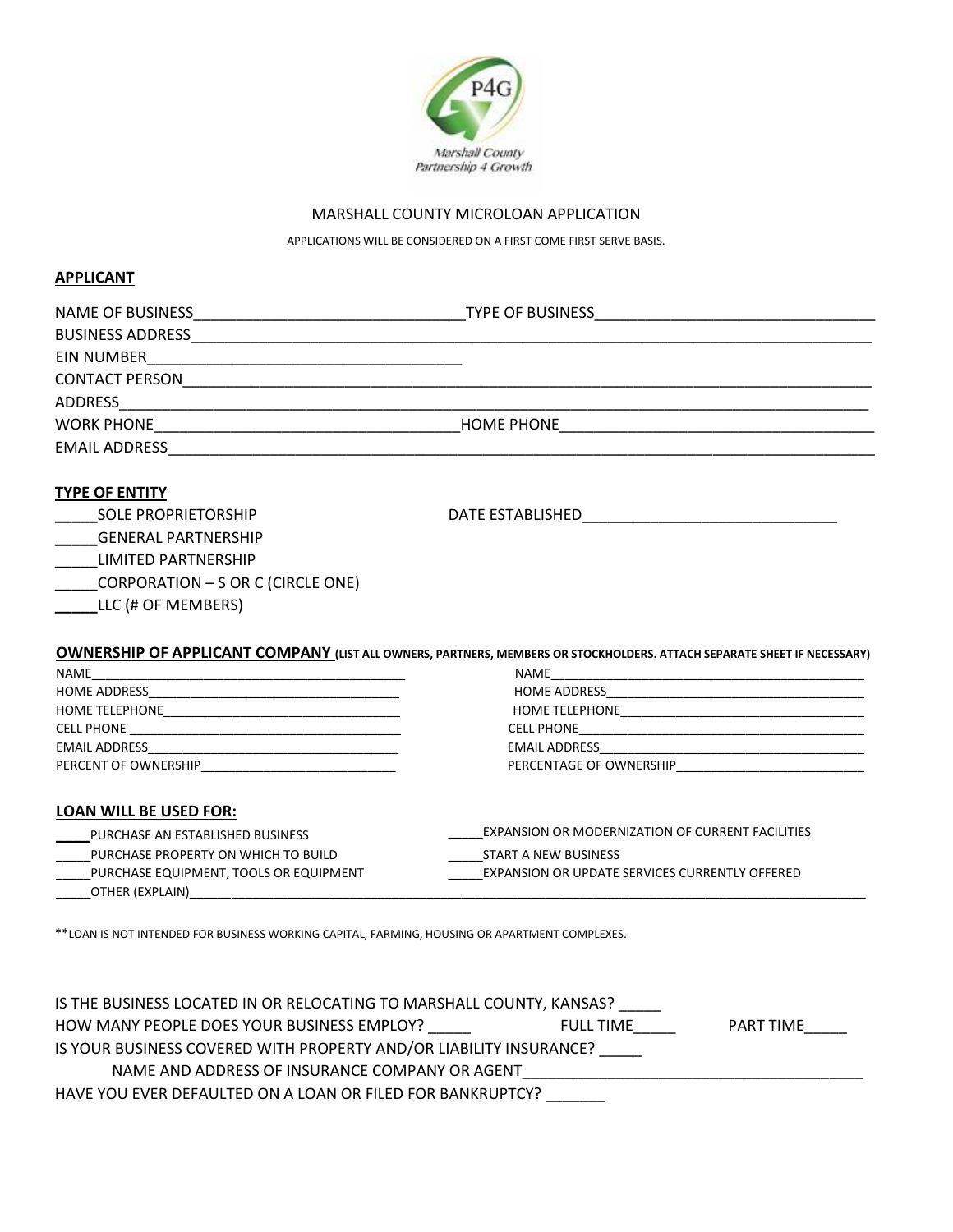## **REQUIRED DOCUMENTS:**

-PROJECT FINANCIAL NEED NARRATIVE – EXPLAIN WHY YOU NEED THE "PARTNERSHIP FOR GROWTH" REVOLVING LOAN. DESCRIBE IN DETAIL YOUR PLAN FOR THE USE OF THE LOAN FUNDS AND HOW THEY WILL BE USED TO GROW, ENHANCE, IMPROVE, ASSIST YOU IN YOUR BUSINESS. USE AS MANY PAGES AS NECESSARY.

-COPY OF YOUR MOST RECENT INCOME TAX RETURN (BUSINESS AND PERSONAL)

### -CURRENT FINANCIAL STATEMENT – ASSETS AND LIABILITIES

-COPY OF CURRENT CREDIT REPORT (VI[SIT www.annualcreditreport.com\)](http://www.annualcreditreport.com/)

|  |  |  | -COPY OF PROPOSED COST: PURCHASE AGREEMENTS, REAL ESTATE CONTRACT, APPRAISAL, INSPECTION, LEASE ETC. |
|--|--|--|------------------------------------------------------------------------------------------------------|
|--|--|--|------------------------------------------------------------------------------------------------------|

-COPY OF ARTICLES OF ORGANIZATION, PARTNERSHIP AGREEMENT, ETC.

-COPIES OF LETTERS OF COMMITMENT OR REJECTION FROM OTHER FUNDNG SOUCES.

|--|

| <b>BANK</b>            |        |  |  |  |  |
|------------------------|--------|--|--|--|--|
|                        |        |  |  |  |  |
|                        |        |  |  |  |  |
|                        |        |  |  |  |  |
| <b>PERSONAL</b>        |        |  |  |  |  |
|                        |        |  |  |  |  |
|                        |        |  |  |  |  |
|                        |        |  |  |  |  |
| <b>ATTORNEY</b>        |        |  |  |  |  |
|                        |        |  |  |  |  |
|                        |        |  |  |  |  |
|                        |        |  |  |  |  |
| <b>ACCOUNTANT NAME</b> |        |  |  |  |  |
|                        |        |  |  |  |  |
|                        |        |  |  |  |  |
|                        |        |  |  |  |  |
|                        |        |  |  |  |  |
| <b>BUSINESS</b>        |        |  |  |  |  |
|                        |        |  |  |  |  |
|                        |        |  |  |  |  |
|                        | PHONE# |  |  |  |  |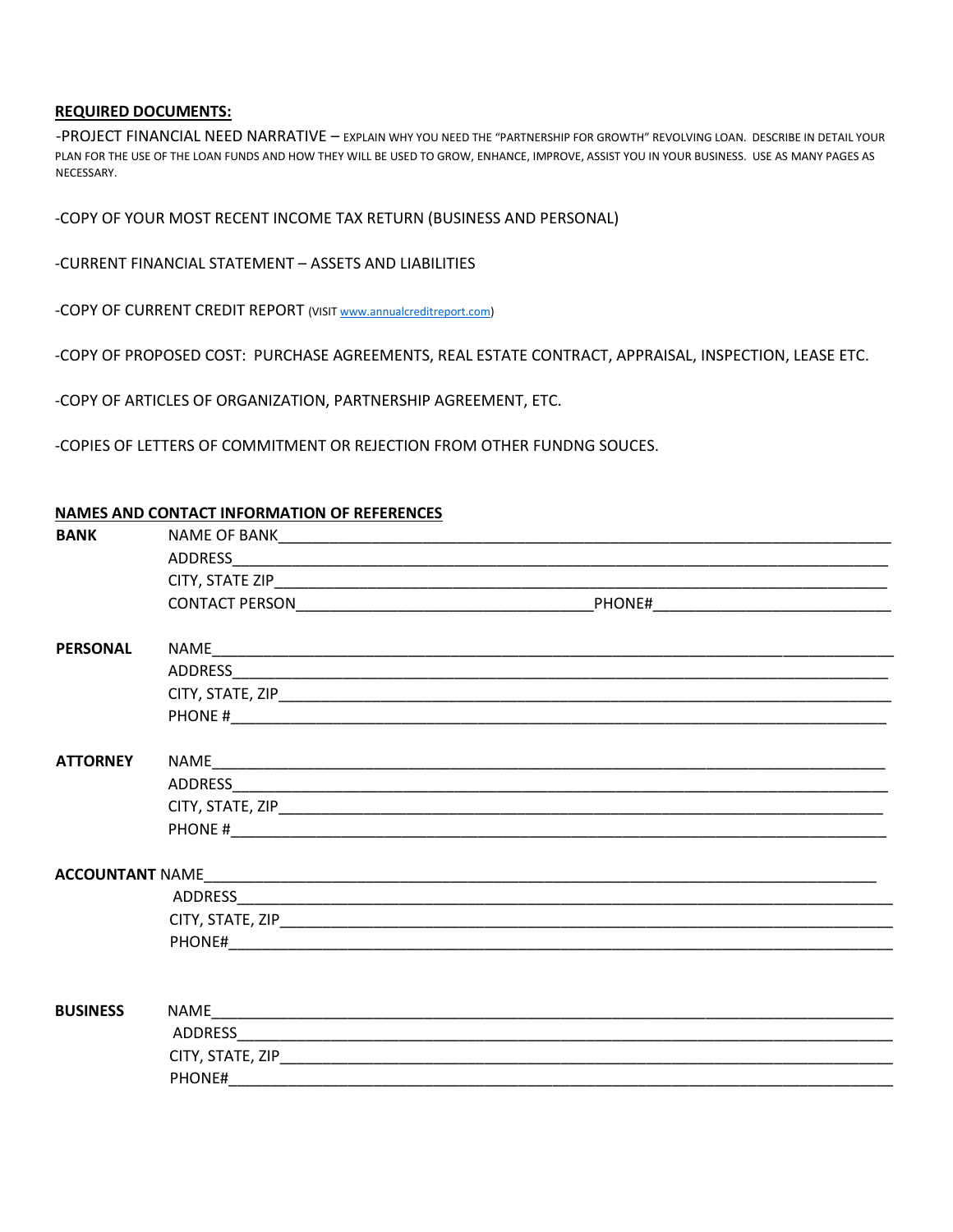

I, HEREBY MAKE APPLICATION TO THE MARSHALL COUNTY PARTNERSHIP FOR GROWTH INC. FOR A MICROLOAN IN THE AMOUNT OF \$\_\_\_\_\_\_\_\_\_\_\_\_\_\_\_\_\_\_\_\_\_\_\_\_\_\_\_\_\_\_\_. THESE LOAN FUNDS ARE TO BE USED FOR COSTS ASSOCIATED WITH MY BUSINESS. I HAVE INCLUDED WITHIN THIS APPLICATION, THE PROPOSED DETAILS AND COST ESTIMATES OF THE PROJECT. I HAVE ALSO SUBMITTED ALL OF THE REQUIRED DOCUMENTATION TO AID IN THIS APPLICATION'S CONSIDERATION. THE SPECIFIC TERMS OF THE LOAN ARE, AND I UNDERSTAND IF APPROVED, WILL BE AS FOLLOWS:

- 1. THE MARSHALL COUNTY PARTNERSHIP FOR GROWTH INC. MICROLOAN IS A LOAN AND NOT A GRANT AND IS EXPECTED TO BE REPAID IN FULL.
- 2. THE MAXIMUM AMOUNT OF THE LOAN IS \$10,000.00. THE PAYBACK WILL BE A MAXIMUM OF TWO YEARS (24 MONTHS) WITH MONTHLY PAYMENTS BEGINNING ONE MONTH FROM THE ANNIVERSARY DATE OF THE LOAN. THE TOTAL AMOUNT OF PRINCIPAL AND INTEREST IS DUE IN FULL 2 YEARS (24 MONTHS) FROM THE ORIGINAL DATE OF THE LOAN.
- 3. THE INTEREST RATE CHARGED FOR THE LOAN WLL BE 0.0% FOR THE FIRST YEAR (12 MONTHS). ANY PRINCIPAL BALANCE REMAINING AFTER THE FIRST YEAR WILL ACCRUE INTEREST AT THE RATE EQUAL TO 1.0% ABOVE THE U.S. PRIME INTEREST RATE WITH A FLOOR OF NOT LESS THAN 5.0%.

4. A \$50.00 APPLICATION FEE WILL BE SUBMITTED WITH THE COMPLETED APPLICATION TO THE DIRECTOR OF THE MARSHALL COUNTY PARTNERSHIP FOR GROWTH INC. A LOAN COMMITTEE WILL REVIEW APPLICATIONS AND DETERMINE THE APPROVAL OF THE LOAN. ONLY COMPLETED APPLICATIONS WITH ALL SUPPORTING DOCUMENTATION WILL BE CONSIDERED BY THE LOAN COMMITTEE. APPLICATIONS WILL BE REVIEWED AS RECEIVED WITHIN 30 DAYS.

5. APPLICANTS MUST BE IN GOOD STANDING WITH ANY OTHER LOANS THEY ARE OBLIGATED ON.

- 6. IF THE LOAN APPLICATION IS APPROVED, THE APPLICANT AGREES TO SIGN THE ATTACHED PROMISSORY NOTE AND RETURN TO THE DIRECTOR OF THE MARSHALL COUNTY PARTNERSHIP FOR GROWTH INC.: P O BOX 61, MARYSVILLE, KS 66508.
- 7. ONCE THE APPLICATION IS APPROVED, THE PROMISSORY NOTE SIGNED, PERSONAL GUARANTEES SIGNED, THE MARSHALL COUNTY PARTNERSHIP FOR GROWTH INC. WILL ISSUE A CHECK FOR THE LOAN PROCEEDS TO THE BUSINESS OWNER.

I HEREBY SUBMIT MY APPLICATION FOR THE MARSHALL COUNTY PARTNERSHIP FOR GROWTH INC. MICROLOAN. BY SIGNING BELOW, I CERTIFY THAT THE DOCUMENTS AND STATEMENTS SUBMITTED WITH THIS APPLICATION ARE TRUE AND CORRECT TO THE BEST OF MY (OUR) KNOWLEDGE, AND THAT I (WE) AGREE TO THE TERMS AND CONDITIONS OF THE MICROLOAN PROGRAM.

\_\_\_\_\_\_\_\_\_\_\_\_\_\_\_\_\_\_\_\_\_\_\_\_\_\_\_\_\_\_\_\_\_\_\_\_\_\_\_\_\_\_\_\_\_\_\_\_ \_\_\_\_\_\_\_\_\_\_\_\_\_\_\_\_\_\_\_\_\_\_\_\_\_\_\_\_\_\_\_\_\_\_\_\_\_\_\_\_\_

APPLICANT APPLICANT

DATE\_\_\_\_\_\_\_\_\_\_\_\_\_\_\_\_\_\_\_\_\_\_\_\_\_\_\_\_\_\_\_\_\_\_\_\_\_\_\_\_\_\_\_